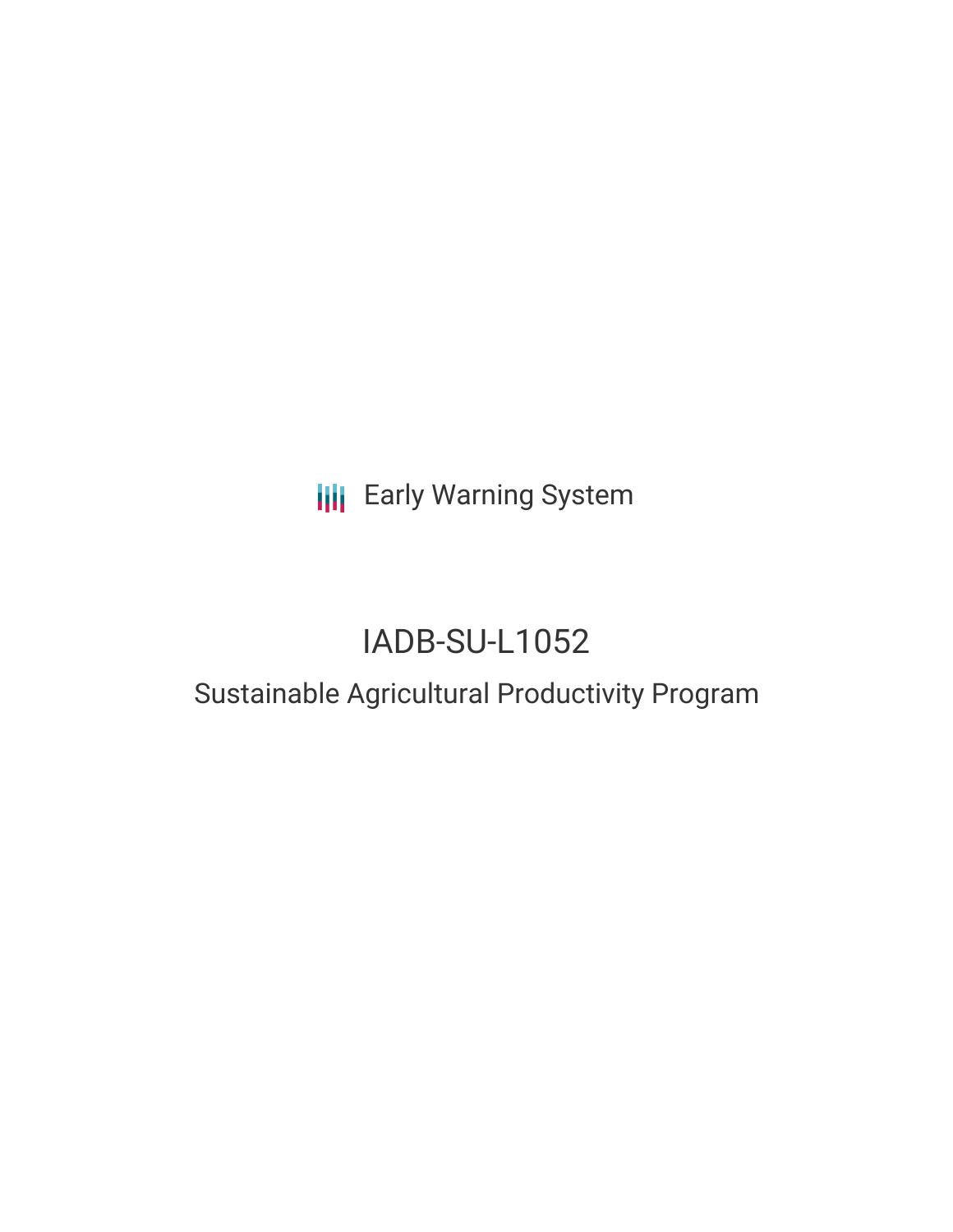

### **Quick Facts**

| <b>Countries</b>               | Suriname                                 |
|--------------------------------|------------------------------------------|
| <b>Financial Institutions</b>  | Inter-American Development Bank (IADB)   |
| <b>Status</b>                  | Proposed                                 |
| <b>Bank Risk Rating</b>        |                                          |
| <b>Sectors</b>                 | Agriculture and Forestry, Infrastructure |
| <b>Investment Amount (USD)</b> | \$20.00 million                          |
| <b>Project Cost (USD)</b>      | \$20.00 million                          |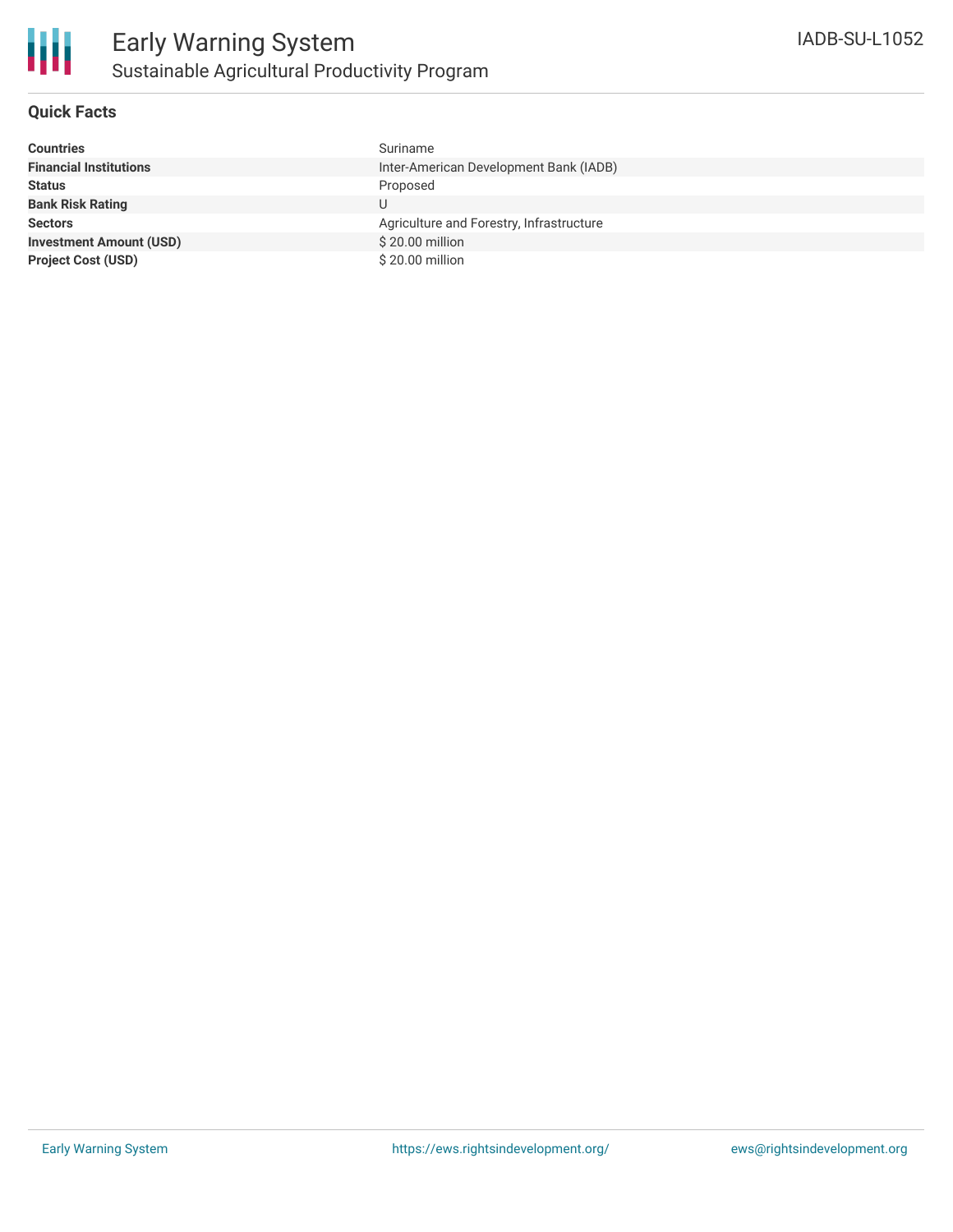

### **Project Description**

Increase agricultural productivity in Surinam through: (i) improvements in Irrigation and Drainage Systems as well as in the institutional capacity required for their management and sustainability; and (ii) the upgrade of Agricultural Census and improving Information System.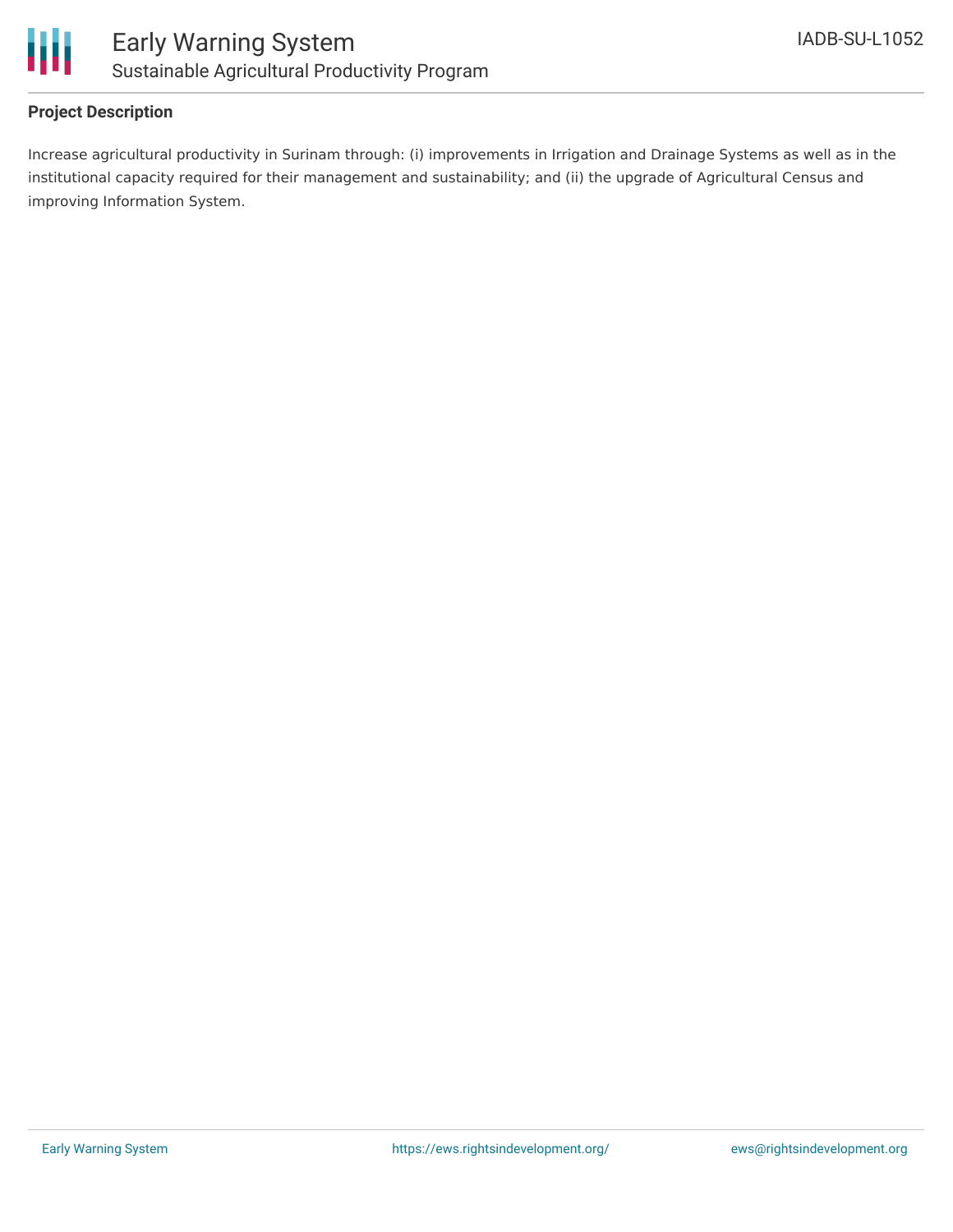

#### **Investment Description**

• Inter-American Development Bank (IADB)

Portfolio Details

Agriculture and Rural Development: \$ 15237.81 M Suriname: \$ 608.58 M This Project: \$ 20 M